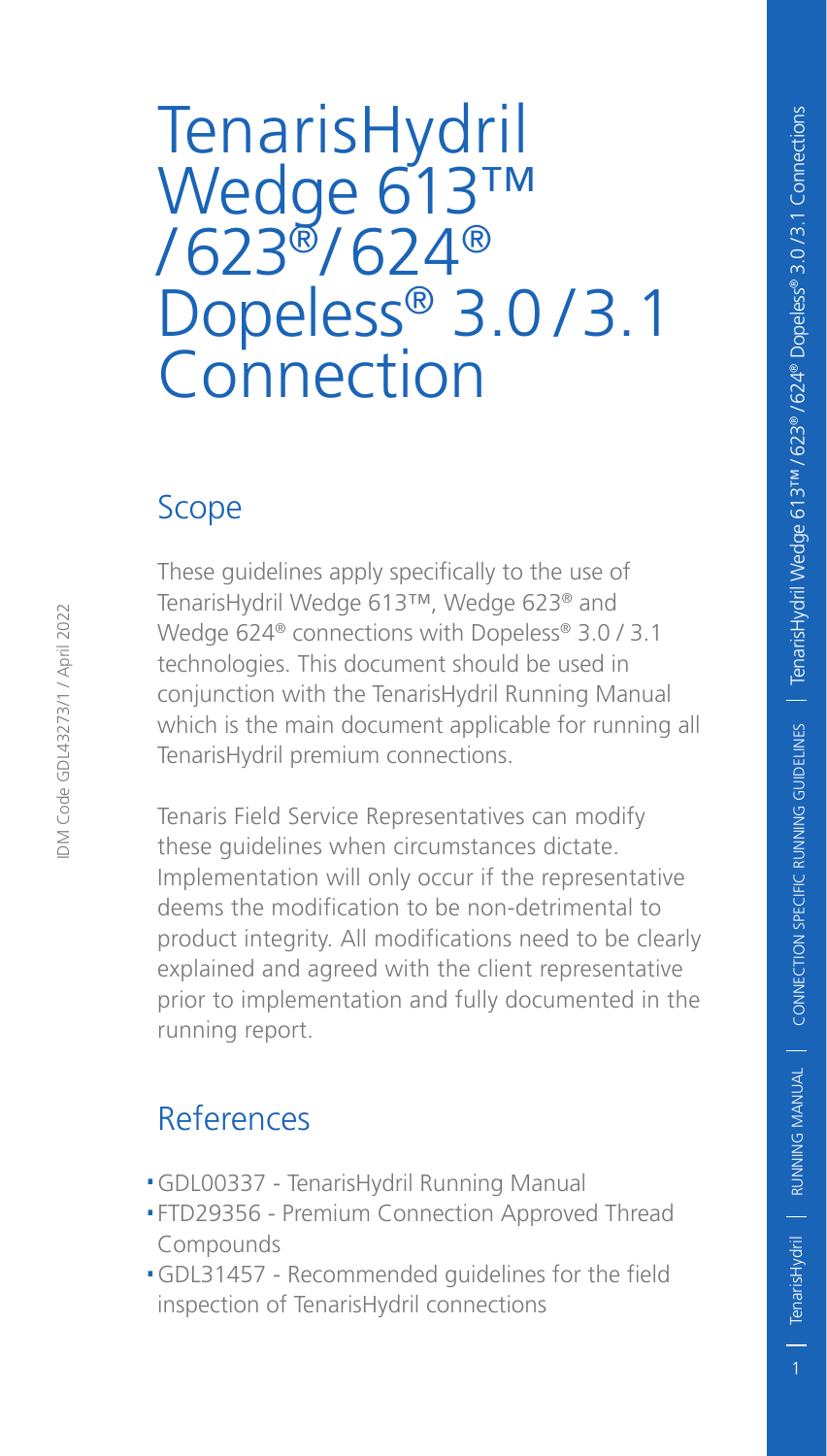### Equipment, Material & Documents

1. Identify the product involved including the version of Dope-free technology and all accessories connections.

2. Latest version of the specific Product Data Sheet can be obtained from Tenaris website. In case this is unavailable, request the data sheet from the local Technical Sales representative or contact-tenarishydril@tenaris.com.

**3.** The use of torque-turn computer monitoring system is recommended to make up TenarisHydril Wedge 613™, Wedge 623® and Wedge 624® connections with Dopeless® 3.0 / 3.1 technologies.

4. In case of mixed assemblies if the job demands the use of thread compounds, refer to document FTD29356 for a list of compounds approved by Tenaris.

### Pre-Running

1. Never move or handle pipe without the correct thread protectors securely in place.

2. Ensure connections are clean and free of all debris and / or contaminants, cleaning methods employed should conform to the recommendations contained within the TenarisHydril Running Manual.

3. Visually inspect threads and seal areas prior to running, ensuring no damage is evident.

4. Verify the connections to be assembled are genuine TenarisHydril manufactured connections.

5. Verify compatibility of the TenarisHydril Wedge 613™ / 623® / 624® connection with any accessories such as pup joints, cross overs, cement heads etc.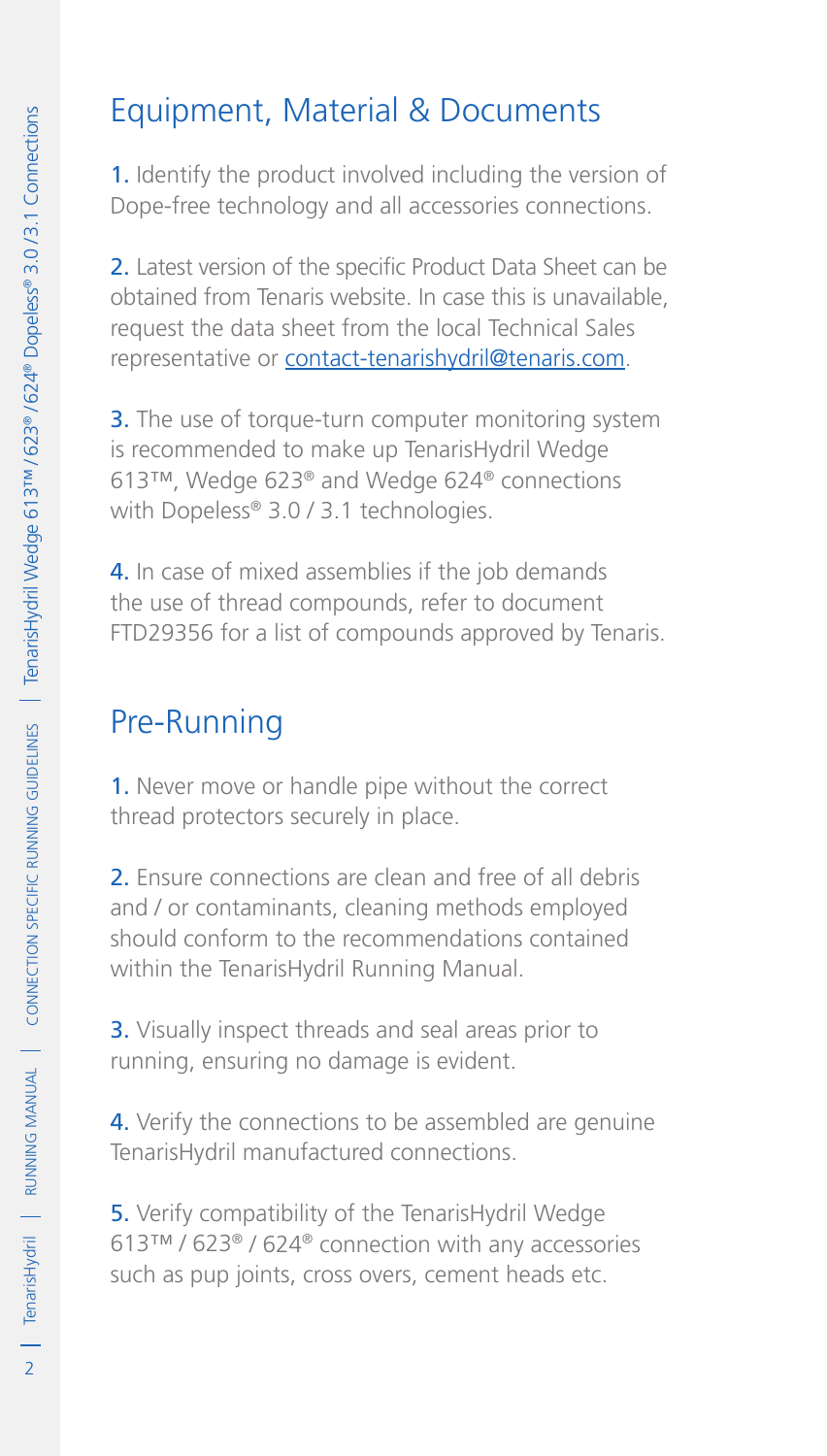$\overline{3}$ 

**6.** Check condition of both pin and box Dopeless<sup>®</sup> 3.0 / 3.1 technologies coating ensuring no peel off or degradation has occurred.

7. Wedge 623®, Wedge 613™ and Wedge 624® are not interchangeable between each other, nor with any other Wedge connection. Connection weight interchange compatibility is indicated in the product's datasheet.

8. Verify material grade of all accessories ensuring compatibility with main string.

**9.** Check availability, compatibility and conditions of handling plugs, minimum of 3 to ensure efficiency of running process.

10. Ensure handling plugs are genuine TenarisHydril connections and are marked as TenarisHydril Wedge 613™ or Wedge 623® or Wedge 624®.

11. Wedge 523<sup>®</sup> / 513<sup>®</sup> handling plugs cannot be used.

12. Note part number and maximum load rating stamped on flange.

13. Never exceed the maximum lift capacity.

14. Ensure handling plug OD / weight is compatible with the pipe connections, Wedge 613™ / 623® / 624® have limited same OD / weight interchange capability.

**15.** Ensure the single joint elevators to be used with the handling plugs have adequate clearance to move over the expanded box connection and fit securely against the plug flange.

16. Refer to the TenarisHydril running manual for the care and use of handling / lift plugs.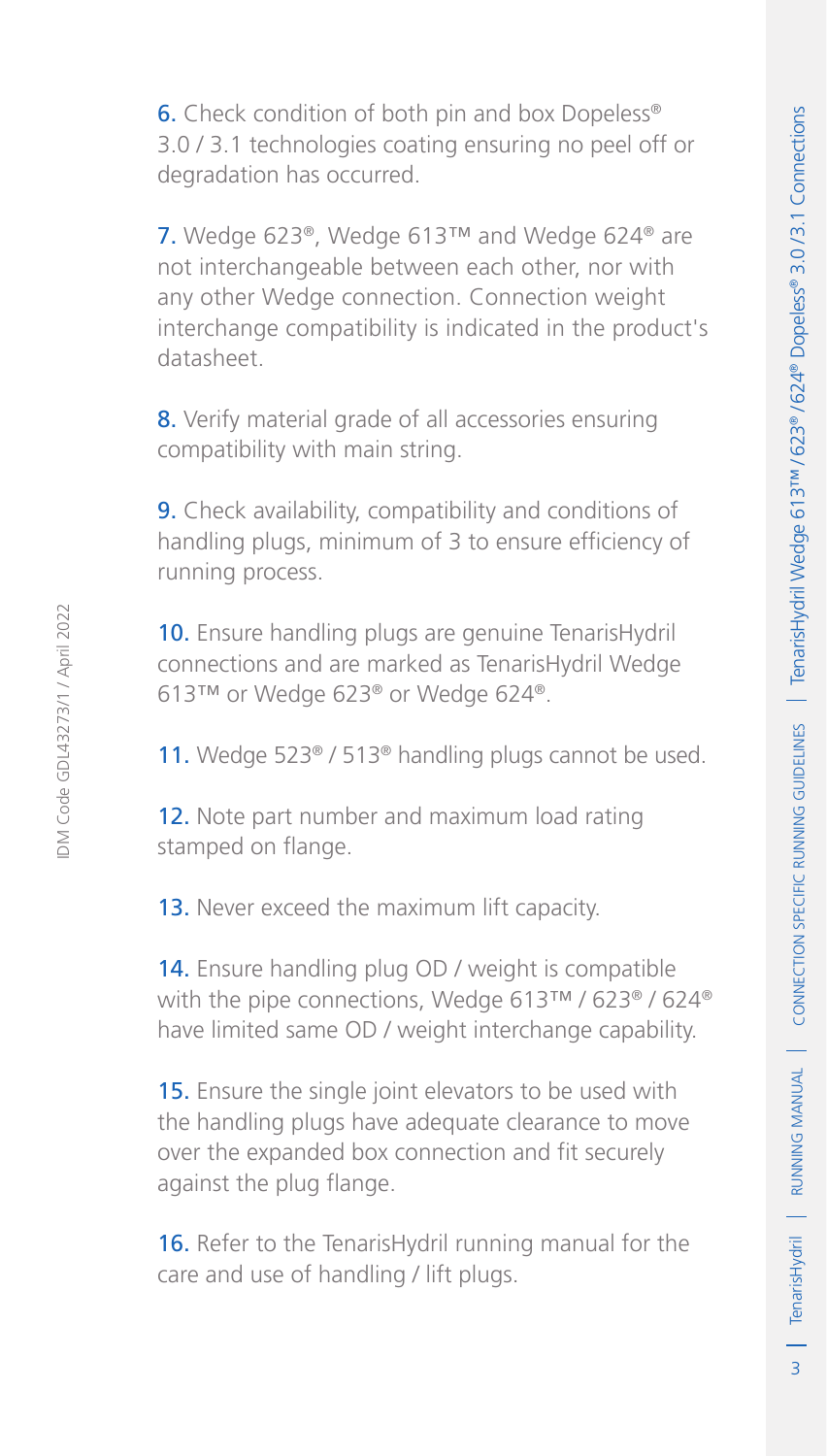# > | TerarisHydril | RUNNING MANUAL | CONNECTION SPECIFIC RUNNING GUDELINES | TerarisHydril Wedge 613™/623° /624° Dopeless® 3.0/3.1 Connections 4RUNNING MANUAL TenarisHydril Connection Specific Running Guidelines TenarisHydril Wedge 613™ / 623® / 624® Dopeless® 3.0 / 3.1 Connections

### Wedge 613™ / 623® / 624® Dopeless® 3.0 / 3.1 Configuration

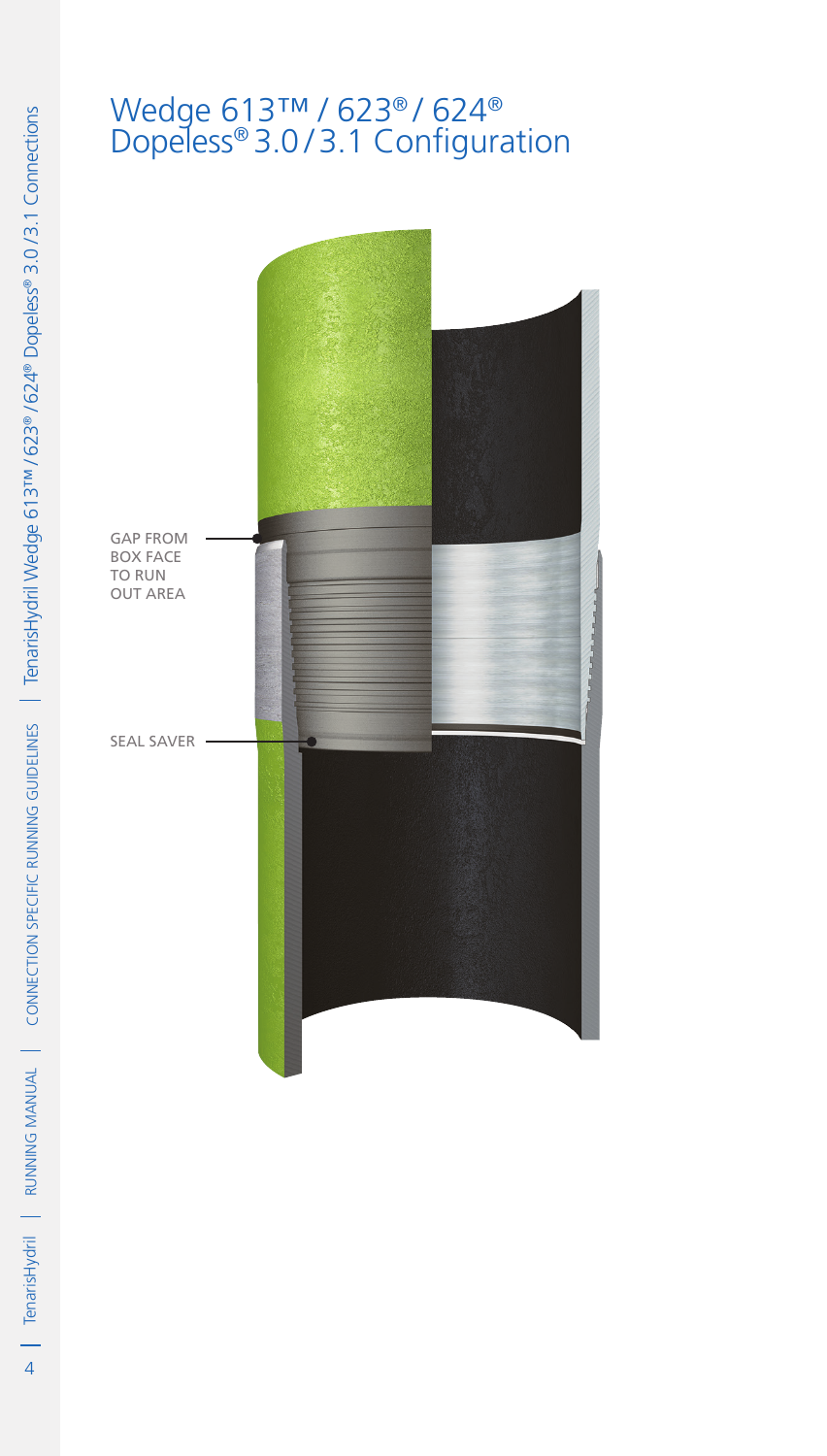

IDM Code GDL43273/1 / April 2022

IDM Code GDL43273/1 / April 2022



The OD for Wedge 613™ is less than or equal to the API pipe OD TOLERANCE OF +1%.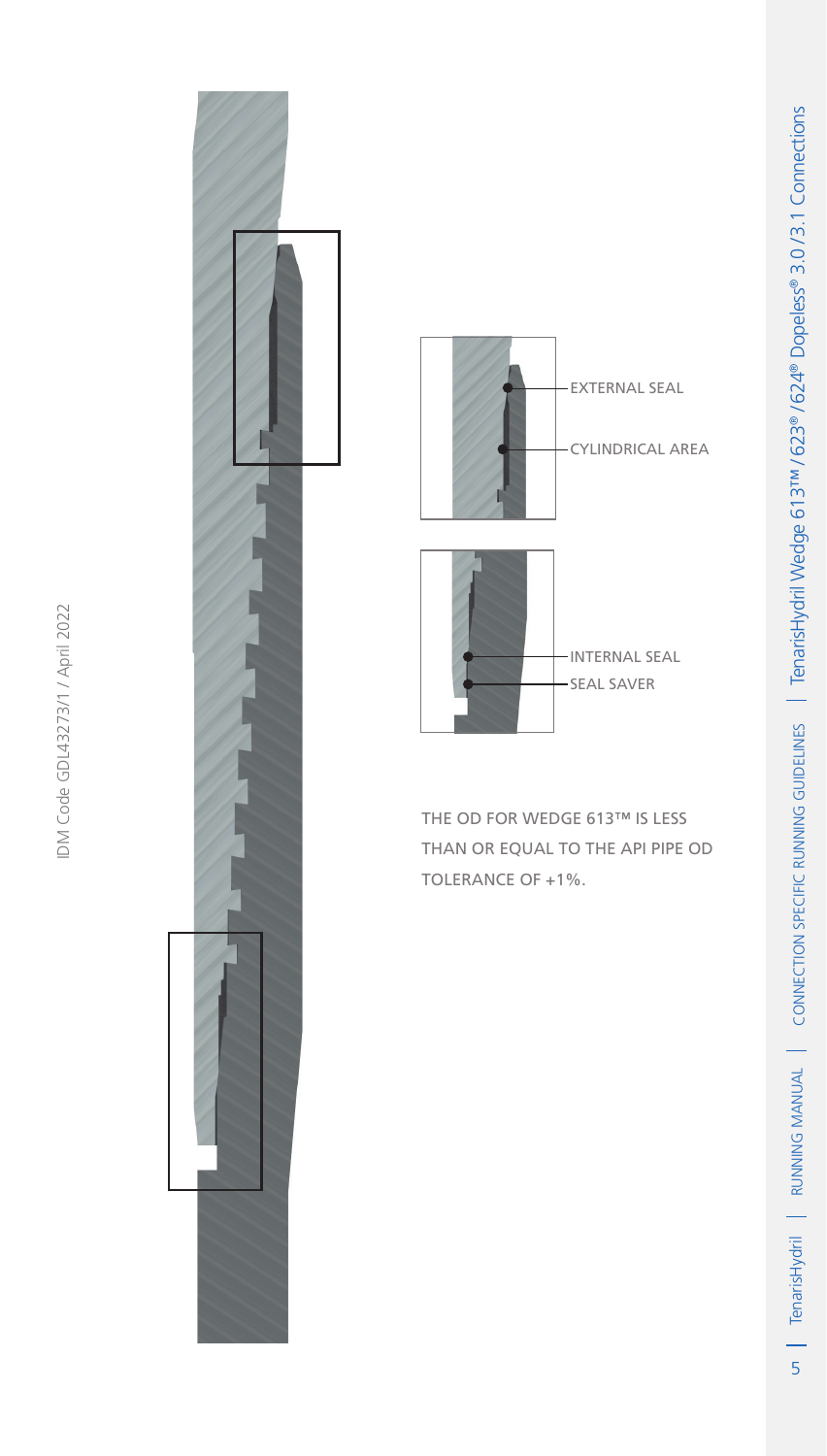

## Wedge 623® Wedge 624®

TENARISHYDRIL WEDGE 624® IS AN IMPROVED VERSION OF THE WEDGE 623® CONNECTION DESIGN FEATURING GREATER RESISTANCE TO WEAR. SHIFTED UP TO ACCOMMODATE MORE TOOL JOINT ID WEAR WHILE MAINTAINING CONNECTION PERFORMANCE.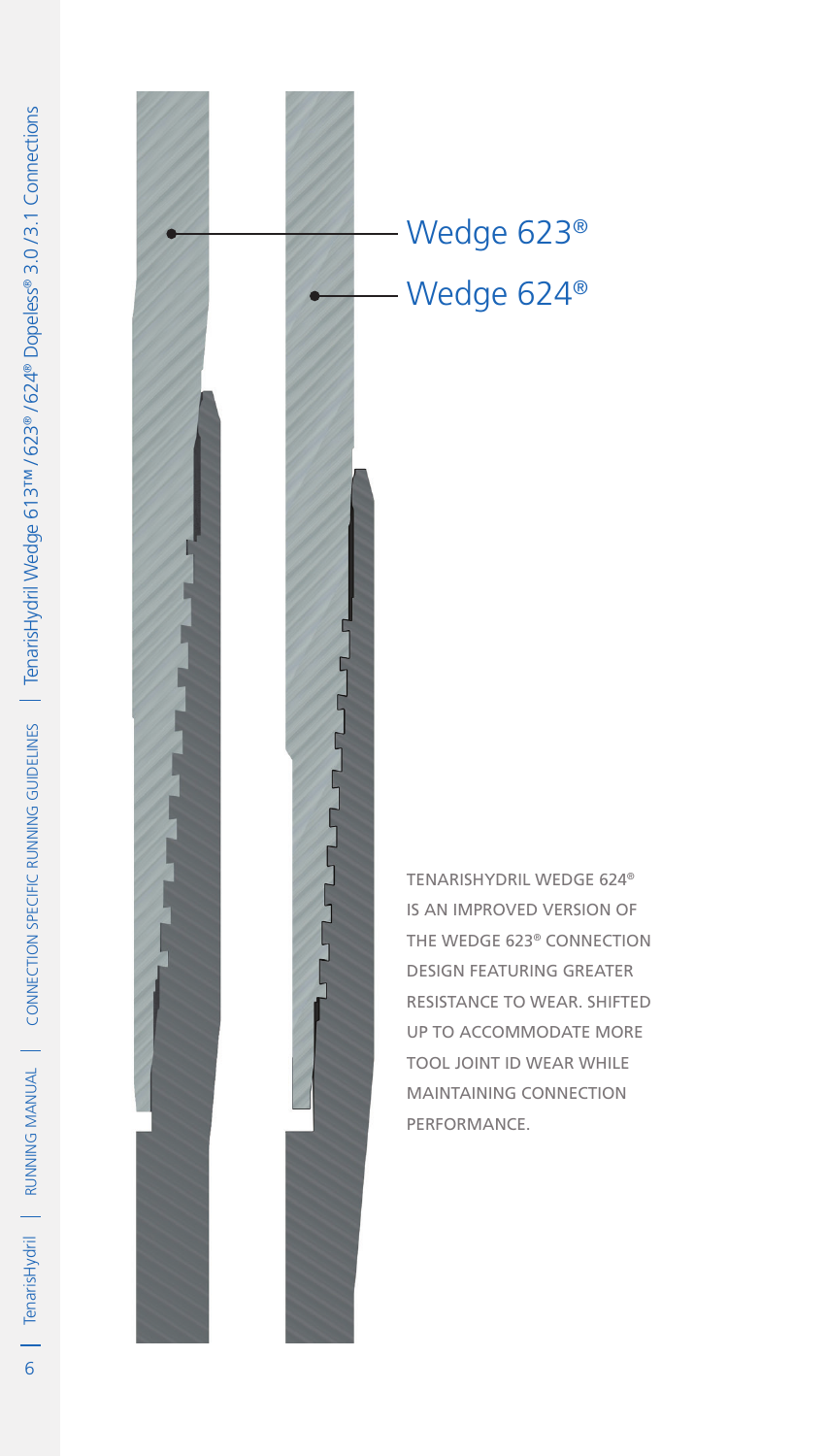$\overline{7}$ 

### Inspection

1. Inspection criteria for all Wedge Series 600™ connections is as outlined in GDL31457.

2. Pay particular attention to seal areas.

3. Check box and pin for signs of mashes or deformation caused during transportation / handling.

4. Connections come with Dopeless<sup>®</sup> 3.0 / 3.1 technologies and will have a distinctive dark grey appearance in the full thread and seals areas of both pin and box ends.

5. Minor rust or discolouration can be removed with the use of a non abrasive plastic scouring pad and a clean, dry rag ensuring the Dopeless® 3.0 / 3.1 coating remains intact. Refer to Tenaris Field Services representative in case of further assistance needed when inspecting Dopeless® 3.0 / 3.1 technologies connections.

6. Ensure there are no gouges, tears or raised material on seal saver area.

### Running Compound Application

1. Dopeless® 3.0 / 3.1 technologies connections do not require the application of running compound for makeup.

2. If for whatever reason dope has to be applied to Wedge 613™ / 623® / 624® with Dopeless® 3.0 / 3.1 technologies, whether both pin and box are Dopeless® 3.0 / 3.1 or when mixing a doped connection with a Dopeless® 3.0 / 3.1 connection, proceed as indicated below: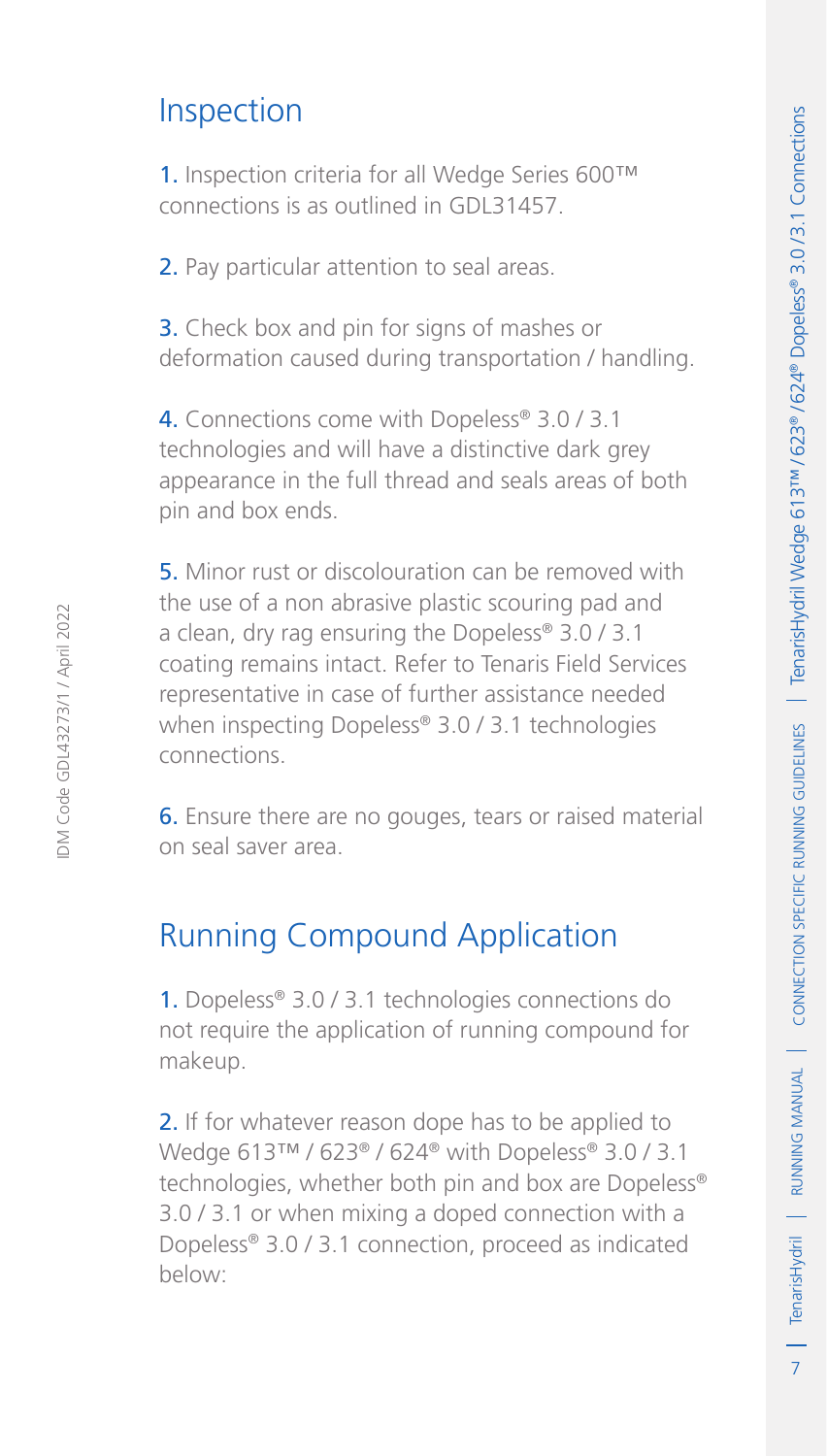. Do not dope any part of the box connection.

### Thread Lock Application Non-Dopeless® 3.0 / 3.1 Technologies connections

1. Ideally the connections to be thread locked should be non-Dopeless® 3.0 / 3.1 technologies, with the connections cleaned of running or storage compound and completely dried, then thread lock compound applied as indicated below:

- .Connections must be clean and dry when applying thread lock.
- .Thread lock compound should be applied to 50% of the threads at the back of the pin connection.
- .Running compound should then be applied to the threads and seal at the back of the box.
- . Do not apply thread lock compound to seal area.

# Thread Lock Application Dopeless® 3.0 / 3.1 Technologies connections

- 1. When thread locking Dopeless® 3.0 / 3.1 connections follow indications below:
- ■Remove the Dopeless® 3.0 / 3.1 coating from the threads on the pin connection where the thread lock compound is to be applied. Use a hand held wire brush or a rotary brass wire brush and suitable rotary device.
- Leave the Dopeless® 3.0 / 3.1 coating on the pin seal and threads where no thread lock compound is to be applied.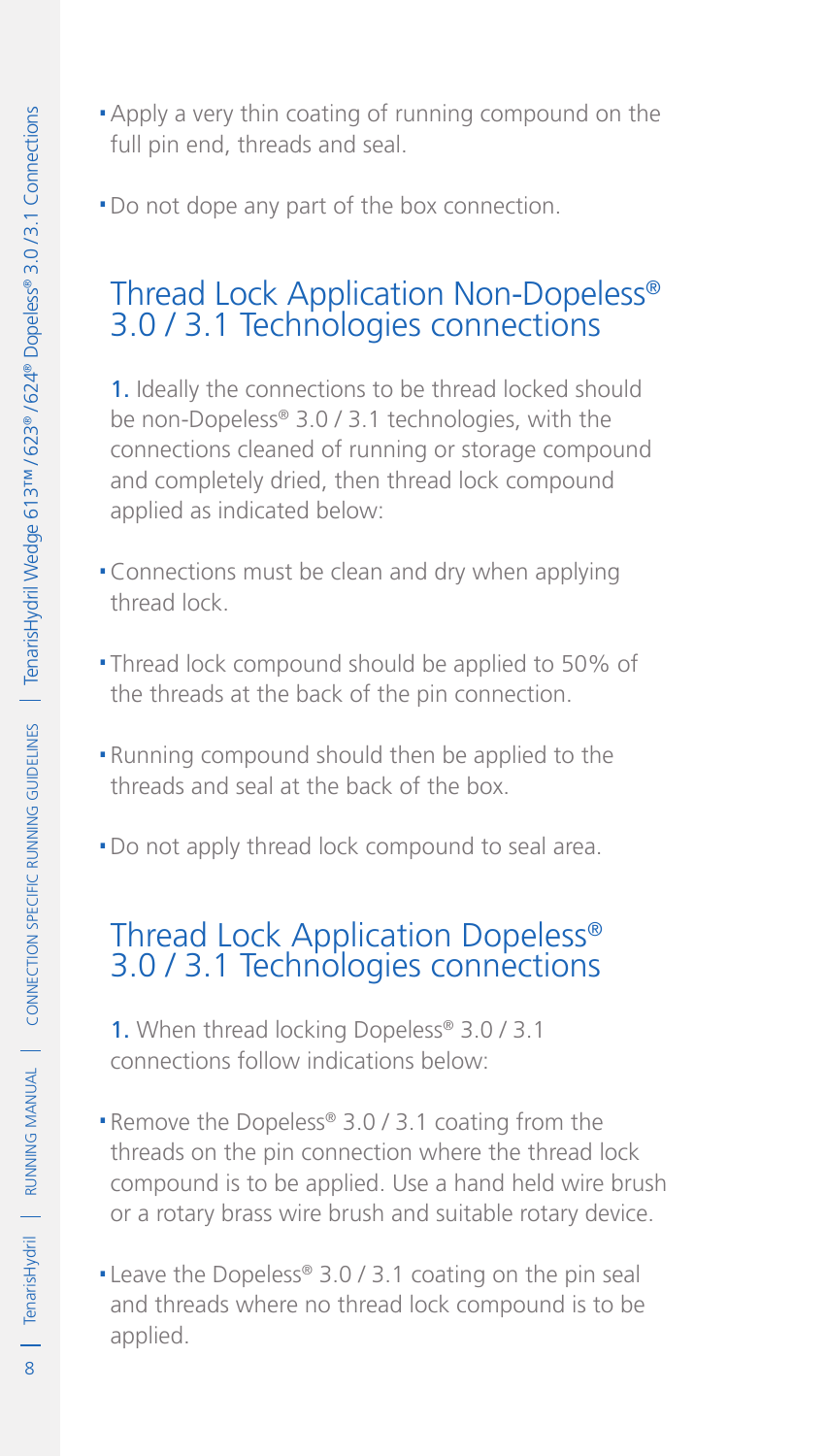$\overline{q}$ 

- .Dopeless® 3.0 / 3.1 boxes should be washed with hot water then dried prior to thread locking.
- .Thread lock compound should be applied to the threads furthest from the pin nose, approximately 50% of the threads should have thread lock compound applied.
- .The application of running compound is not required.
- . Do not apply thread lock compound to seal area.

### Torque Application

1. Check calibration certificates of any torque gauge and computer equipment used for make up.

2. Set tong dump valve at optimum torque then test on pipe body.

**3.** For Dopeless® 3.0 / 3.1 connections apply the specified torques as indicated on the data sheet. Do not apply running compound.

4. For Dopeless<sup>®</sup> 3.0 / 3.1 connections, applying optimum torque twice (double bump) is not necessary.

5. If dope is applied to a Wedge 613™ / 623® / 624® Dopeless® 3.0 / 3.1 connection, apply 'Double Bump' to the first connection make up:

- .Apply Dopeless® 3.0 / 3.1 technologies torques as per appropriate data sheet. Do not apply thread compound manufacturers friction factor correction.
- .Once optimum torque has been attained relax the tong and re apply optimum torque.
- If movement over  $\frac{1}{2}$ " is witnessed re apply optimum torque +20%.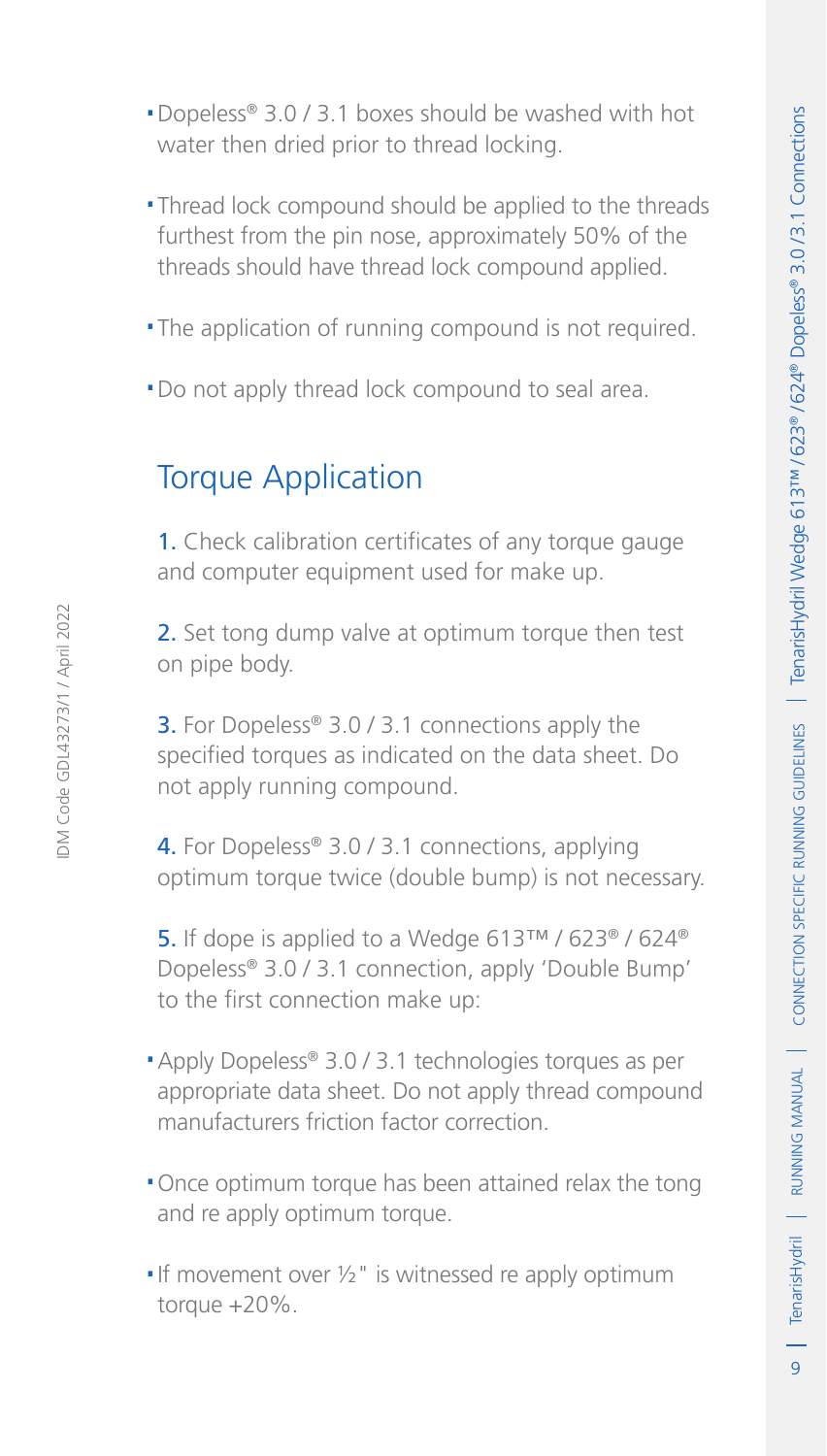- .Repeat process, checking to ensure no other factors are absorbing the applied torque.
- .Often the issue is caused by excessive application of running compound.
- .Continue making up further joints applying higher torque if required.
- .Double bump (as above) every connection with an OD of 10 ¾" or larger if dope is applied.

**6.** When applying thread lock compound to Dopeless<sup>®</sup> 3.0 / 3.1 connections, Dopeless® 3.0 / 3.1 torque values +20% should be used then double bump the connection.

7. Computer make up equipment is not mandatory for TenarisHydril Wedge 613™ / 623® / 624® Dopeless® 3.0 / 3.1 connections in carbon steel, but is recommended.

8. Computer make up equipment is highly recommended for Wedge 613™ / 623® / 624® Dopeless® 3.0 / 3.1 connections in chrome material.

9. Graph analysis for Wedge 623® / 624® / 613™ Dopeless® 3.0 / 3.1 is similar to that for all Wedge Series 500™. Refer to the TenarisHydril running manual make up acceptance section for further explanation.

10. When computer equipment is used, reference torque should be initially set at 5% of optimum torque.

11. The dump valve should be set at optimum torque, verify correct operation on the pipe body prior to first make up.

12. Set the computer turns to 2 initially, then adjust as necessary to attain good graph depiction.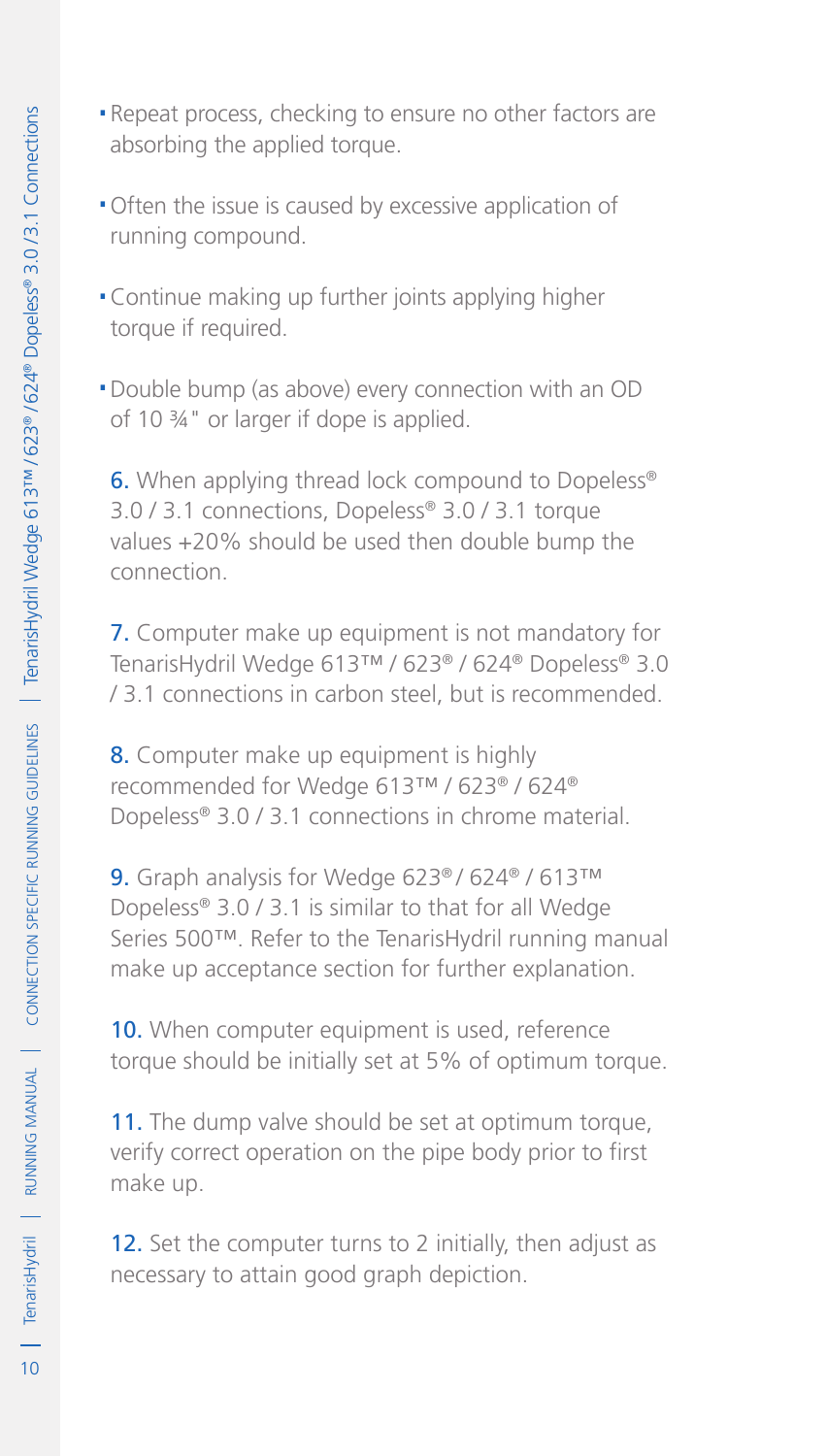$11$ 

### 13. Graph profile should be similar to the one below.



14. TenarisHydril Wedge 613™ / 623® / 624® connection has limited same size /weight interchange capability, if mixing weight / grade ensure compatibility of design and apply the higher torque values of the two connections. **Example 19**<br> **Example 10**<br> **Example 10**<br> **14**<br> **14** To **and Assume that Assume that Assume the state of design and apply the higher torque v<br>
two connections.<br>
<b>15** Wedge 623<sup>®</sup>, Wedge 624<sup>®</sup> and We<br>
not interchangeable b

15. Wedge 623®, Wedge 624® and Wedge 613™ are not interchangeable between each other, nor with any other Wedge connection.

### Combining connections

When assembling together two interchangeable Wedge 623® or Wegde 624® or Wedge 613® connections with different weight and/or grade and/or lubrication technology (Dopeless® 3.0 / 3.1 – doped), follow the recommendations below.

### Running compound application:

- $\blacksquare$  In case one of the ends is Dopeless<sup>®</sup> 3.0 / 3.1, apply a very thin coating of running compound on the full pin end, threads and seal. Do not dope any part of the box connection.
- ■In case both ends are Dopeless® 3.0 / 3.1 there is no need to apply running compound. If for whatever reason dope has to be applied anyway, follow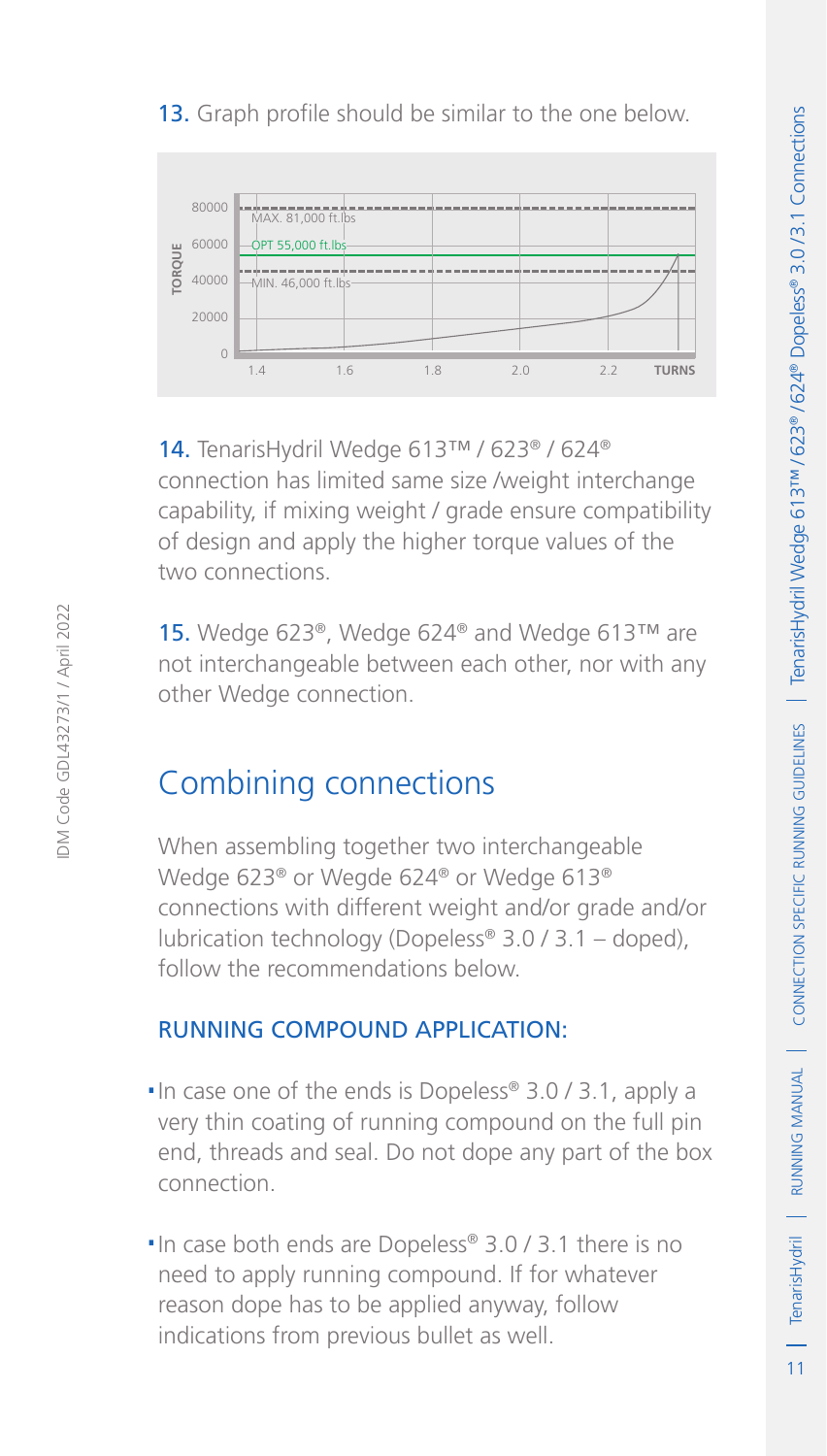### Torque application

- . Apply the higher of the two optimum torques, regardless of the specific combination weight / grade / lubrication technology.
- .If running compound was utilized for the make up, apply 'Double bump' as indicated in section 10, point 5.

### Running

1. The use of a stabbing quide is strongly recommended.

2. The use of slip type elevators is recommended.

**3.** The use of a safety clamp is strongly recommended when running TenarisHydril Wedge 613™ / 623® / 624® connections.

4. The use of a weight compensator is strongly recommended for chrome, large OD or heavy weight pipe.

5. Prior to stabbing ensure the rubber anti corrosion protection rings have been removed with the protectors and are not on the connection.

6. To avoid cross threading, stab pipe in a smooth controlled fashion ensuring the pipe is vertical when doing so, continue to support and stabilise the pipe throughout the make-up operation.

7. For chrome material pipe spin in by hand with the use of a strap wrench.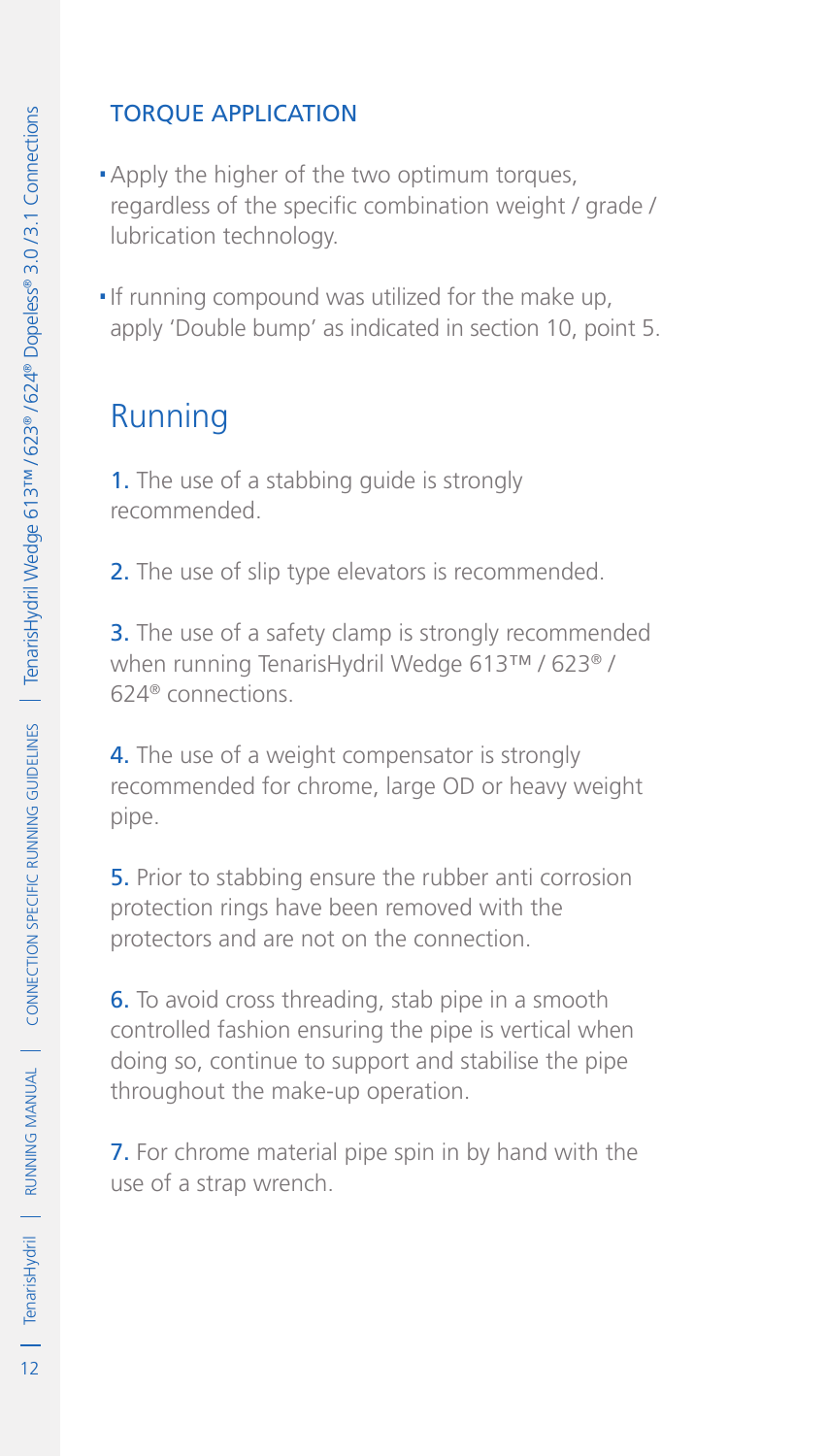8. Upon commencement of initial rotation use low RPM (5 RPM or below) in order to ensure the pipe has not cross threaded during stabbing. If cross threading is evident, immediately reverse rotate the pipe, completely disassemble, clean and inspect both connections.

9. Apply power tong at low RPM (do not exceed 5 RPM) for final make up.

10. Do not exceed 15 RPM during spin in.

11. Ensure the back-up tong is located well below the box to prevent damage.

12. Upon attainment of optimum torque there should be a slight gap between the box face and the start of the machined run out area.

### Pulling

1. Automatic stabbing system or stabber is highly recommended to maintain the pipe in a vertical position

2. The use of a stabbing quide is strongly recommended to assist in centralizing the pin to prevent hang up.

**3.** Apply the back-up tong jaw well below the box.

4. Apply power tong in low rpm (3-5 RPM) to break out the connection, ensuring the pipe is stabilised during the break out process.

5. Once the connection is broken release back up jaws and spin out below 15 RPM.

6. For chrome material pipe, once connection is broken spin out by hand with the use of a strap wrench.

IDM Code GDL43273/1 / April 2022

DM Code GDI 43273/1 / April 2022